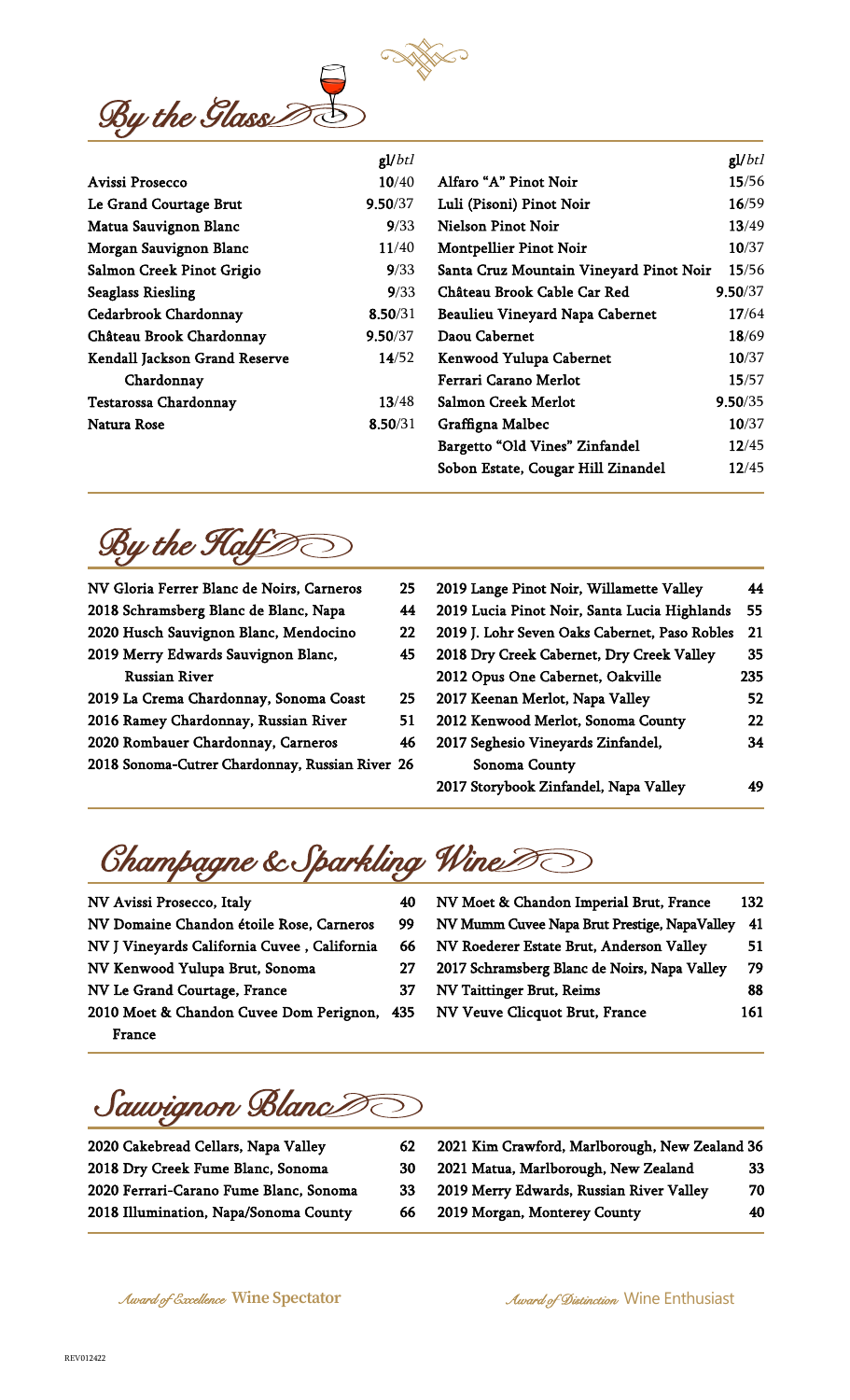

**Chardonnay** 

| 2018 Bouchaine, Carneros                       | 50 |
|------------------------------------------------|----|
| 2017 Brewer - Clifton, Sta. Rita Hills         | 66 |
| 2019 Cakebread, Napa Valley                    | 85 |
| 2019 Cedarbrook, California                    | 31 |
| NV Château Brook, Santa Barbara County         | 37 |
| 2017 Estancia, Monterey County                 | 29 |
| 2019 Ferrari-Carano, Alexander Valley          | 41 |
| 2018 J. Lohr, Monterey County                  | 34 |
| 2018 Jordan, Russian River Valley              | 68 |
| 2019 Kendall Jackson Grand Reserve, California | 52 |
| 2014 Keenan, Spring Mountain District          | 59 |
| 2018 Les Tourelles de la Crée Premier Cru,     | 60 |
| Montagny                                       |    |
|                                                |    |

| 2019 Louis Jadot Pouilly-Fuisse, France | 65 |
|-----------------------------------------|----|
| 2019 La Crema, Russian River Valley     | 50 |
| 2015 Mount Eden Vineyards, Edna Valley  | 43 |
| 2018 Orin Swift, "Mannequin",           | 63 |
| Carneros/Sonoma Valley                  |    |
| 2020 Rombauer, Carneros                 | 88 |
| 2019 Sonoma-Cutrer, Russian River       | 47 |
| 2020 Storrs, Santa Cruz Mountains       | 46 |
| 2014 Talbott Sleepy Hollow,             | 66 |
| Santa Lucia Highlands                   |    |
| 2019 Testarossa, Monterey County        |    |
|                                         |    |

## Other Whites

| 2019 Bargetto Pinot Grigio, California    | 31 |
|-------------------------------------------|----|
| NV Beringer White Zinfandel, California   | 26 |
| 2020 Bonny Doon Vineyard Le Cigare Blanc, | 38 |
| <b>Central Coast</b>                      |    |
| 2017 Chateau Ste. Michelle                | 79 |
| Gewurztraminer, Columbia Valley           |    |
| 2019 Conundrum, California                | 38 |
| 2017 Lagaria Pinot Grigio, Delle Venezie  | 28 |
|                                           |    |

| ١1 | 2020 Lester Estate Rose of Syrah,             |    |
|----|-----------------------------------------------|----|
| :6 | Santa Cruz Mtns.                              |    |
| 88 | 2021 Natura Rose, Rapel Valley, Chile         | 31 |
|    | 2018 Salmon Creek Pinot Grigio, California    | 33 |
| 29 | 2018 Schloss Johannisberg Riesling, Gelblack, | 82 |
|    | Rheingau                                      |    |
| 88 | 2020 Seaglass Riesling, Central Coast         | 33 |
| 28 | 2016 Trimbach Pinot Gris Reserve, Alsace      | 59 |
|    |                                               |    |

Pinot Noir 0

| 2019 Alfaro "A", Santa Cruz Mountains     | 56  | $\overline{2}$ |
|-------------------------------------------|-----|----------------|
| 2019 Alfaro Family, Garys' Vineyard,      | 110 | $\overline{2}$ |
| Santa Lucia Highlands                     |     | $\overline{2}$ |
| 2018 Aptos Vineyard, Santa Cruz Mountains | 99  | $\overline{2}$ |
| 2013 August West, Rosella's Vineyard,     | 68  | $\overline{2}$ |
| Santa Lucia Highlands                     |     |                |
| 2020 Belle Glos, Clark & Telephone,       | 66  | $\overline{2}$ |
| Santa Maria Valley                        |     |                |
| 2016 Brutocao, Anderson Valley            | 47  | $\overline{2}$ |
| 2018 Domaine Drouhin, Dundee Hils         | 96  | $\overline{2}$ |
| 2017 Domaine Serene, Yamhill Cuvee,       | 124 |                |
| <b>Willamette Valley</b>                  |     | $\overline{2}$ |
| 2018 Etude, Carneros                      | 76  |                |
| 2018 Fel, Anderson Valley                 | 58  | $\overline{2}$ |
| 2019 Fess Parker, Santa Rita Hills        |     |                |
|                                           | 53  | $\overline{2}$ |
| 2018 Flowers, Sonoma Coast                | 83  | $\overline{2}$ |
| 2014 Gran Moraine, Yamhill-Carlton        | 76  | $\overline{2}$ |
| 2018 Lester Estate "Domingo",             | 79  | $\overline{2}$ |
| Santa CruzMountains                       |     |                |
| 2020 Luli "Pisoni", Santa Lucia Highlands | 59  |                |

| 2019 Merry Edwards, Russian River Valley | 95  |
|------------------------------------------|-----|
| 2018 Merry Edwards, Sonoma Coast         | 82  |
| 2017 Montpellier, California             | 37  |
| 2018 Nielson, Santa Barbara County       | 49  |
| 2017 Patz & Hall, Chenoweth Ranch,       | 114 |
| <b>Russian River Valley</b>              |     |
| 2020 Santa Cruz Mountain Vineyard,       | 56  |
| Monterey Co.                             |     |
| 2018 Siduri, Russian River Valley        | 66  |
| 2017 Sonnet, Mun's Vineyard,             | 66  |
| Santa Cruz Mountains                     |     |
| 2020 Soquel Vineyards, Partners Reserve, | 44  |
| Santa Cruz Mountains                     |     |
| 2016 Talley, Arroyo Grande Valley        | 55  |
| 2019 Testarossa, Santa Lucia Highlands   | 93  |
| 2017 Tolosa, Edna Valley                 | 55  |
| 2017 WillaKenzie, Willamette Valley      | 53  |
| 2017 Windy Oaks Estate Cuvee,            | 80  |
| Santa Cruz Mountains                     |     |
|                                          |     |



j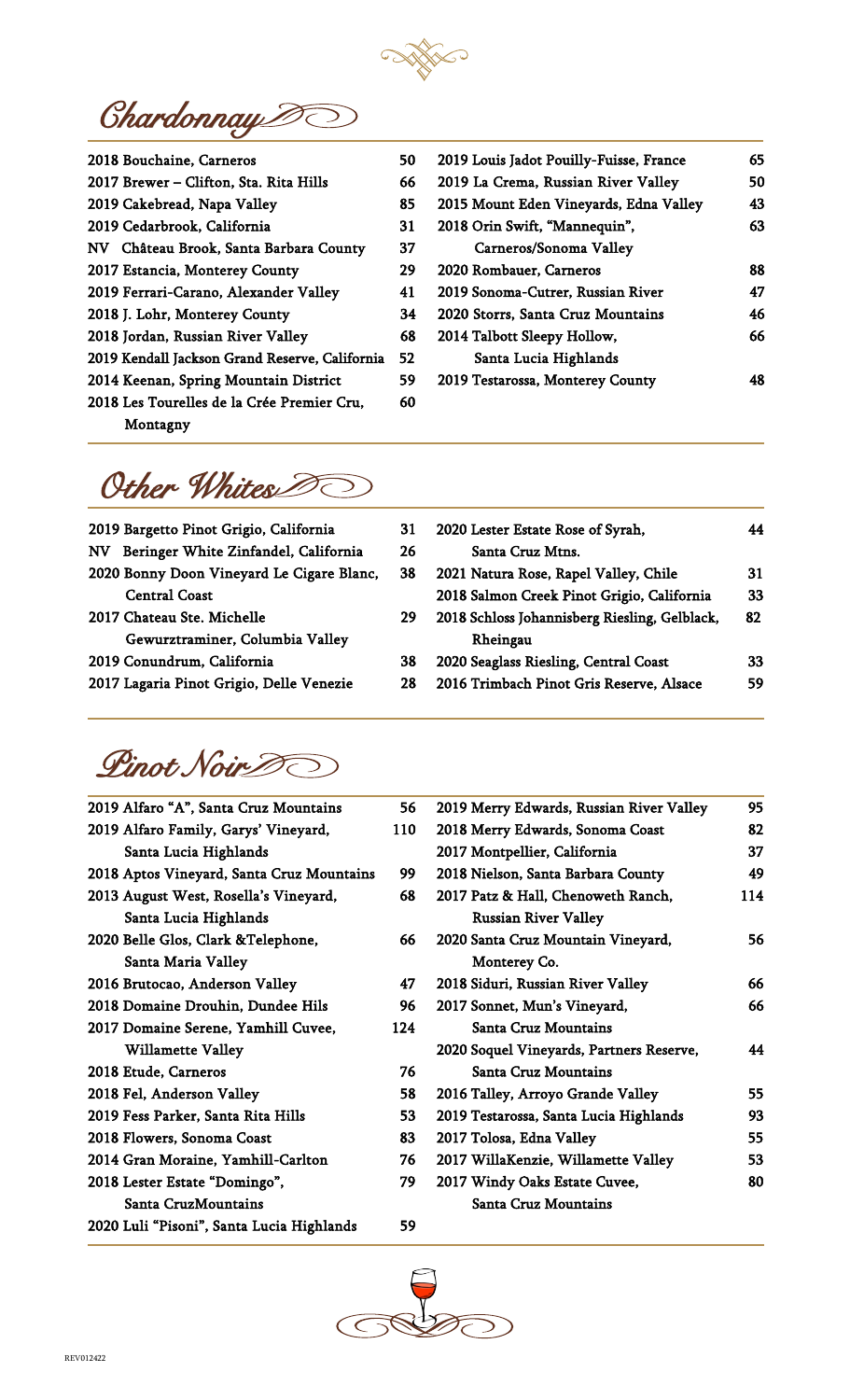

## **Cabernet & \*Cabernet Blends**

| 2017 Beaulieu Vineyard, Napa Valley      | 64  | 2016 Jordan, Alexander Valley                | 135 |
|------------------------------------------|-----|----------------------------------------------|-----|
| 2011*Bernardus Marinus Red Blend,        | 105 | 2018*Justin Isosceles, Paso Robles           | 120 |
| <b>Carmel Valley</b>                     |     | NV Kenwood Yulupa, California                | 37  |
| 2018 Beringer, Knights Valley            | 60  | 2015 Kuleto, Napa Valley                     | 117 |
| 2019 Caymus, Napa Valley                 | 210 | 2018 Martin Ranch, "J.D. Hurley",            | 43  |
| 2019*Cinnabar Mercury Rising, California | 46  | <b>Santa Cruz Mountains</b>                  |     |
| 2020 Daou, Paso Robles                   | 69  | 2019 Martin Ray, Santa Cruz Mountains        | 66  |
| 2019 Daou Reserve, Paso Robles           | 83  | 2018 Robert Mondavi, Napa Valley             | 66  |
| 2011 Dominus, Yountville                 | 380 | 2016 Rodney Strong Reserve, Alexander Valley | 83  |
| 2012*Elanor Red by Francis Coppola,      | 119 | 2016*Rodney Strong Symmetry,                 | 99  |
| Sonoma/Napa Co.                          |     | <b>Alexander Valley</b>                      |     |
| 2018 Faust, Napa                         | 109 | 2018 Roth, Alexander Valley                  | 53  |
| 2017 Freemark Abbey, Napa                | 115 | 2015 Santa Cruz Mountain Vineyards,          | 99  |
| 2017 Groth, Oakville, Napa Valley        | 119 | Luchessi Vineyard, Santa Cruz Mountains      |     |
| 2015 Hall, Napa Valley                   | 129 | 2017 Silver Oak, Alexander Valley            | 174 |
| 2018 Hess, Allomi, Napa Valley           | 71  | 2017*Soquel Vineyards Trinity, California    | 38  |
| 2016 Inglenook, Rutherford               | 126 | 2018 Stag's Leap Wine Cellars, Artemis,      | 162 |
| 2016 Integrity, Santa Cruz Mountains     | 94  | Napa Valley                                  |     |
| 2019 J. Lohr Hilltop, Paso Robles        | 69  | 2018 Trefethen, Oak Knoll District           | 83  |
|                                          |     |                                              |     |

Merlot<sub>20</sub>

| 2019 Blackstone, California     | 31  | 2017 Matanzas Creek, Alexander Valley | 43 |
|---------------------------------|-----|---------------------------------------|----|
| 2012 Domaine Napa, Napa Valley  | 42  | 2018 Rombauer, Napa Valley            | 99 |
| 2019 Duckhorn Decoy, Sonoma     | -49 | 2019 Salmon Creek, California         | 35 |
| 2018 Ferrari Carano, Sonoma     | 57  | 2014 Textbook, Napa Valley            | 48 |
| 2016 Flora Springs, Napa Valley | 66  |                                       |    |

Zinfandel<sub>2</sub>

| 2019 Alfaro, Gimelli Vineyards, Cienega Valley 37 |    | 2018 Ridge, Lytton Springs, Dry Creek Valley | 97  |
|---------------------------------------------------|----|----------------------------------------------|-----|
| 2019 Bargetto Old Vine, Lodi                      | 45 | 2019 Ridge, Three Valleys, Sonoma County     | 58  |
| 2017 Carol Shelton, "Wild Thing",                 | 40 | 2019 Saldo, California                       | 53. |
| <b>Mendocino County</b>                           |    | 2019 Seghesio, Sonoma County                 | 46  |
| 2018 Dry Creek Old Vine, Sonoma County            | 69 | 2019 Sobon Estate, Cougar Hill,              | 45  |
| 2017 Pellegrini, Sonoma County                    | 46 | <b>Amador County</b>                         |     |
|                                                   |    |                                              |     |

## Syrah, Blends & Other Reds

| 2017 Bodega Numanthia "Termes"                     | 42 | 2017 La  |     |
|----------------------------------------------------|----|----------|-----|
| Tinta de Toro, Spain                               |    | 2016 Ma  |     |
| 2020 Bonny Doon Vineyard Le Cigare Volant,         | 48 | 2017 Ma  |     |
| <b>Central Coast</b>                               |    |          | Sai |
| 2019 Brady Cabernet Franc, Paso Robles             | 39 | 2018 Mi  |     |
| 2012 Campo Viejo, Gran Reserva, Rioja              | 61 |          | Lo  |
| NV Château Brook Cable Car Red, California         | 37 | 2009 Mo  |     |
| 2018 Domaine Du Vieux Lazaret                      | 72 | 2017 Sar |     |
| Chateauneuf-Du-Pape, France                        |    |          | Hc  |
| 2010 Faustino I Gran Reserva Tempranillo, Rioja 83 |    | 2018 Sta |     |
| 2019 Graffigna Malbec, Argentina                   | 37 | 2018 Te  |     |
|                                                    |    |          |     |

| 2017 Lamole di Lamole Chianti Classico, DOCG | 43 |
|----------------------------------------------|----|
| 2016 Madson Syrah, Central Coast             | 39 |
| 2017 Martin Ranch Syrah, Therese Vineyards,  | 44 |
| Santa Clara Valley                           |    |
| 2018 Michael & David 'Inkblot' Petit Verdot, | 51 |
| Lodi                                         |    |
| 2009 Monte Real, Gran Reserva, Rioja         | 56 |
| 2017 Santa Cruz Mountain Vineyard Grenache,  | 44 |
| Hook Vineyard, Santa Lucia Highlands         |    |
| 2018 Stags' Leap Petite Syrah, Napa Valley   | 83 |
| 2018 Terrazas Malbec, Mendoza                | 39 |
|                                              |    |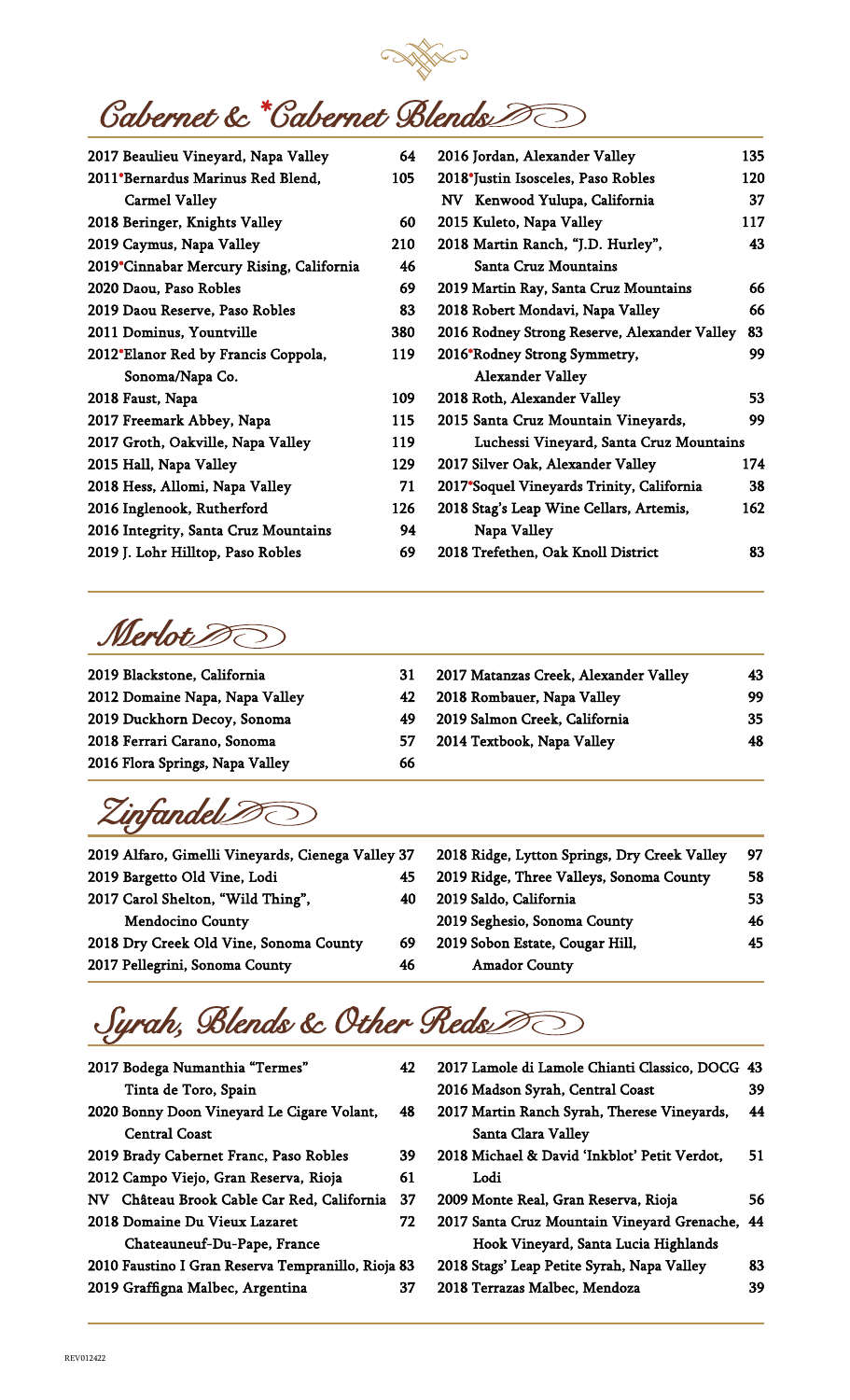**SS After Dinner Selections** Dessert Wines – Order by the glass and by the bottle

 $\widehat{\text{supp}}$ 



Inniskillin Vidal Icewine Pacific Rim Vin De Glaciere Riesling  $21.00 / -$ 9.00 / 32.00

Single Malts D GognacD

| Auchentoshan, Three Wood                | 15.00 |
|-----------------------------------------|-------|
| Ardbeg, 10 yr. old Islay                | 15.00 |
| Glenlivet, 12 yr. Old                   | 12.00 |
| Glenlivet, 18 yr. Old                   | 22.00 |
| Glenmorangie "Quinta Ruban" (Port Wood) | 18.00 |
| Glenmorangie "La Santa" (Sherry Wood)   | 16.00 |
| Glenmorangie "Nectar D'Or"              | 20.00 |
| (Sauterne Wood)                         |       |
| Glenmorangie "Signet"                   | 31.00 |
| Glenrothes, "Select Reserve", Speyside  | 14.00 |
| Johnnie Walker Platinum Label           | 20.00 |
| Johnnie Walker Blue Label               | 40.00 |
| Lagavulin, 16 yr. old Islay             | 22.00 |
| Macallan, 12 yr. Old                    | 18.00 |
| Macallan, 18 yr. Old                    | 48.00 |

Porto D

| Fonseca, 10 yr. old Tawny             | 13.00  |
|---------------------------------------|--------|
| Graham's, 20 yr. old Tawny            | 19.00  |
| Graham's "Porto for Two" Ruby         | 16.00  |
| The Don, by Adelaida, Ruby            | 16.00  |
| 1977 Taylor's Vintage Port(96 Points) |        |
| Robert ParkerBy the Bottle            | 400.00 |
|                                       |        |

Madiera D

Blandy's Malmsey, 10 yr. Old 13.00

| Courvoisier, VS                | 11.00 |
|--------------------------------|-------|
| Delamain "Pale & Dry" XO       | 23.00 |
| <b>Hennessey VS</b>            | 13.00 |
| Hine Fine Champagne VSOP       | 17.00 |
| Martell Cordon Bleu            | 35.00 |
| Martell VSOP                   | 14.00 |
| Pierre Ferrand Reserve 1er Cru | 20.00 |
| <b>Remy Martin VSOP</b>        | 20.00 |
| <b>Remy Martin XO</b>          | 29.00 |
|                                |       |

Grappa

| Villa de Varda Moscato Grappa | 12.00 |
|-------------------------------|-------|

Whiskeys

| 13.00 |
|-------|
| 12.00 |
| 15.00 |
| 10.00 |
| 10.00 |
| 12.00 |
| 14.00 |
| 12.00 |
| 11.00 |
| 13.00 |
| 11.00 |
| 12.00 |
|       |





A dining experience can be greatly enhanced by wine of special vintage or sentimental value. Thus, you are always welcome to bring one such bottle to enjoy with your meal if it isn't offered on our list. One half of our corkage fee is donated to the California Restaurant Association to provide educational scholarships for culinary students.